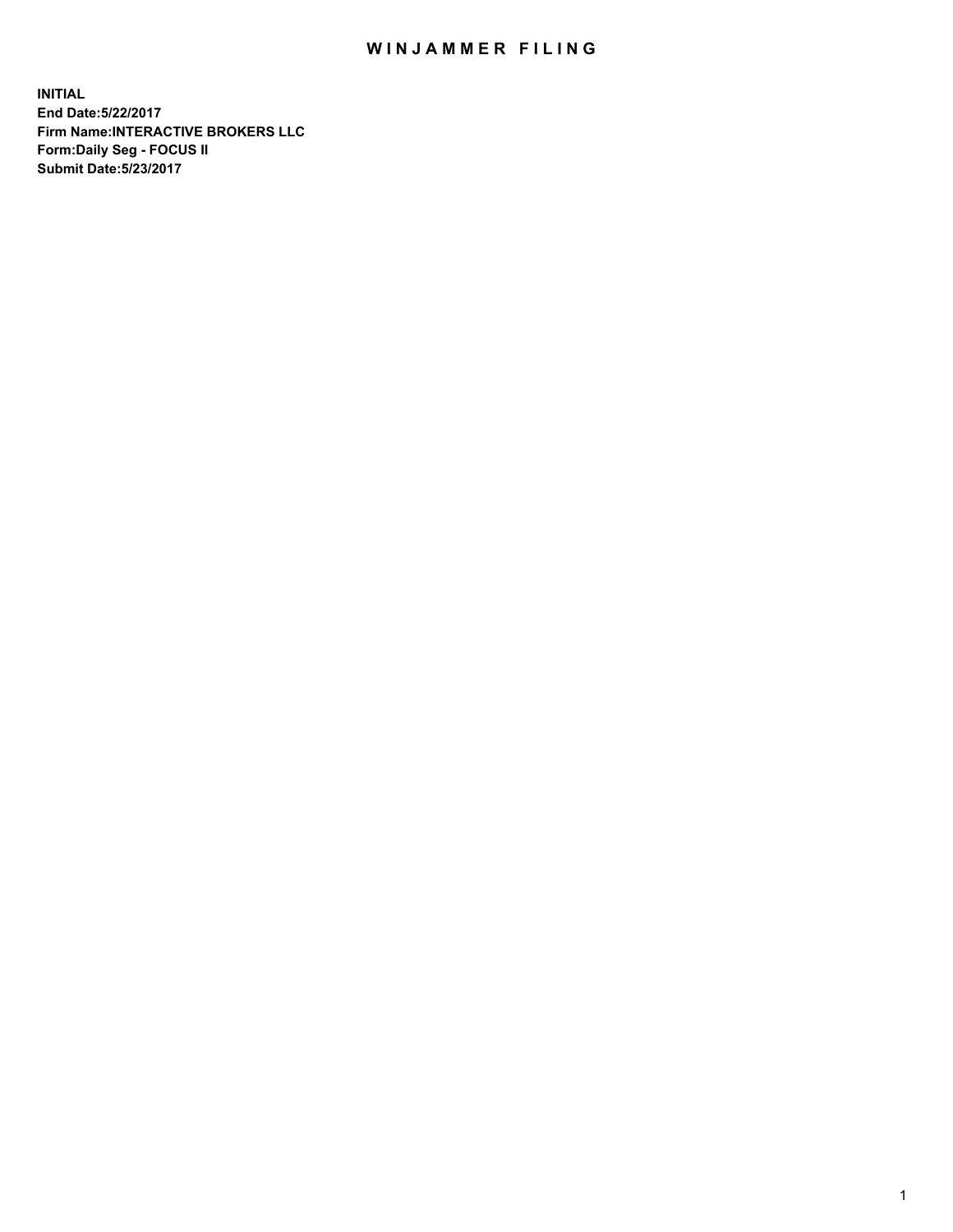## **INITIAL End Date:5/22/2017 Firm Name:INTERACTIVE BROKERS LLC Form:Daily Seg - FOCUS II Submit Date:5/23/2017 Daily Segregation - Cover Page**

| Name of Company<br><b>Contact Name</b><br><b>Contact Phone Number</b><br><b>Contact Email Address</b>                                                                                                                                                                                                                          | <b>INTERACTIVE BROKERS LLC</b><br>James Menicucci<br>203-618-8085<br>jmenicucci@interactivebrokers.c<br>om |
|--------------------------------------------------------------------------------------------------------------------------------------------------------------------------------------------------------------------------------------------------------------------------------------------------------------------------------|------------------------------------------------------------------------------------------------------------|
| FCM's Customer Segregated Funds Residual Interest Target (choose one):<br>a. Minimum dollar amount: ; or<br>b. Minimum percentage of customer segregated funds required:%; or<br>c. Dollar amount range between: and; or<br>d. Percentage range of customer segregated funds required between:% and%.                          | $\overline{\mathbf{0}}$<br>0<br>155,000,000 245,000,000<br>0 <sub>0</sub>                                  |
| FCM's Customer Secured Amount Funds Residual Interest Target (choose one):<br>a. Minimum dollar amount: ; or<br>b. Minimum percentage of customer secured funds required:%; or<br>c. Dollar amount range between: and; or<br>d. Percentage range of customer secured funds required between:% and%.                            | $\overline{\mathbf{0}}$<br>$\overline{\mathbf{0}}$<br>80,000,000 120,000,000<br>00                         |
| FCM's Cleared Swaps Customer Collateral Residual Interest Target (choose one):<br>a. Minimum dollar amount: ; or<br>b. Minimum percentage of cleared swaps customer collateral required:% ; or<br>c. Dollar amount range between: and; or<br>d. Percentage range of cleared swaps customer collateral required between:% and%. | $\overline{\mathbf{0}}$<br>$\overline{\mathbf{0}}$<br>0 <sub>0</sub><br><u>00</u>                          |

Attach supporting documents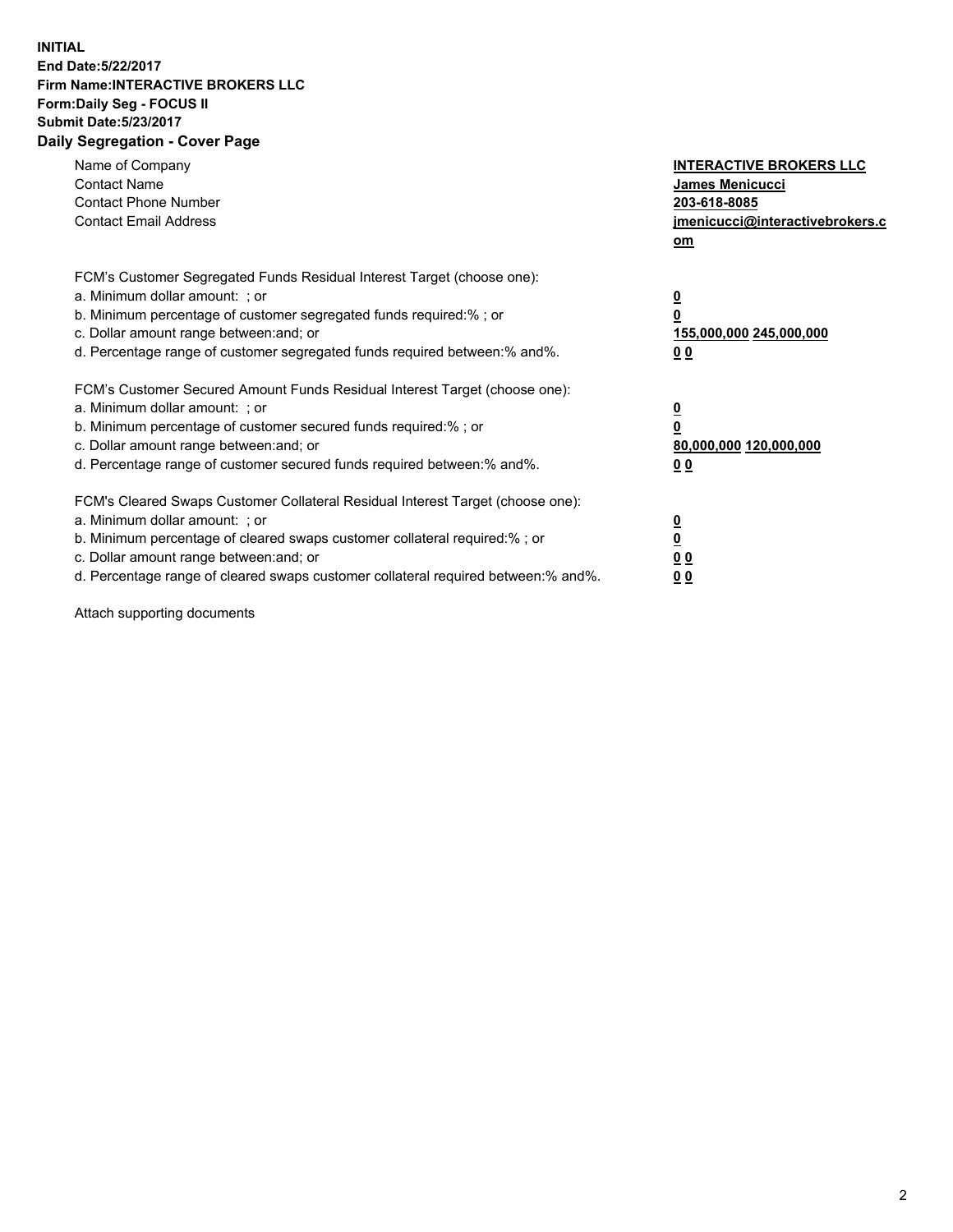## **INITIAL End Date:5/22/2017 Firm Name:INTERACTIVE BROKERS LLC Form:Daily Seg - FOCUS II Submit Date:5/23/2017**

|     | <b>Daily Segregation - Secured Amounts</b>                                                  |                                  |
|-----|---------------------------------------------------------------------------------------------|----------------------------------|
|     | Foreign Futures and Foreign Options Secured Amounts                                         |                                  |
|     | Amount required to be set aside pursuant to law, rule or regulation of a foreign            | $0$ [7305]                       |
|     | government or a rule of a self-regulatory organization authorized thereunder                |                                  |
| 1.  | Net ledger balance - Foreign Futures and Foreign Option Trading - All Customers             |                                  |
|     | A. Cash                                                                                     | 338,919,949 [7315]               |
|     | B. Securities (at market)                                                                   | $0$ [7317]                       |
| 2.  | Net unrealized profit (loss) in open futures contracts traded on a foreign board of trade   | 4,169,658 [7325]                 |
| 3.  | Exchange traded options                                                                     |                                  |
|     | a. Market value of open option contracts purchased on a foreign board of trade              | 55,429 [7335]                    |
|     | b. Market value of open contracts granted (sold) on a foreign board of trade                | -21,690 [7337]                   |
| 4.  | Net equity (deficit) (add lines 1.2. and 3.)                                                | 343,123,346 [7345]               |
| 5.  | Account liquidating to a deficit and account with a debit balances - gross amount           | 4,162 [7351]                     |
|     | Less: amount offset by customer owned securities                                            | 0 [7352] 4,162 [7354]            |
| 6.  | Amount required to be set aside as the secured amount - Net Liquidating Equity              | 343,127,508 [7355]               |
|     | Method (add lines 4 and 5)                                                                  |                                  |
| 7.  | Greater of amount required to be set aside pursuant to foreign jurisdiction (above) or line | 343,127,508 [7360]               |
|     | 6.                                                                                          |                                  |
|     | FUNDS DEPOSITED IN SEPARATE REGULATION 30.7 ACCOUNTS                                        |                                  |
| 1.  | Cash in banks                                                                               |                                  |
|     | A. Banks located in the United States                                                       | 61,576,125 [7500]                |
|     | B. Other banks qualified under Regulation 30.7                                              | 0 [7520] 61,576,125 [7530]       |
| 2.  | Securities                                                                                  |                                  |
|     | A. In safekeeping with banks located in the United States                                   | 325,736,590 [7540]               |
|     | B. In safekeeping with other banks qualified under Regulation 30.7                          | 0 [7560] 325,736,590 [7570]      |
| 3.  | Equities with registered futures commission merchants                                       |                                  |
|     | A. Cash                                                                                     | $0$ [7580]                       |
|     | <b>B.</b> Securities                                                                        | <u>0</u> [7590]                  |
|     | C. Unrealized gain (loss) on open futures contracts                                         | 0 [7600]                         |
|     | D. Value of long option contracts                                                           | $0$ [7610]                       |
|     | E. Value of short option contracts                                                          | 0 [7615] 0 [7620]                |
| 4.  | Amounts held by clearing organizations of foreign boards of trade                           |                                  |
|     | A. Cash                                                                                     | $0$ [7640]                       |
|     | <b>B.</b> Securities                                                                        | $0$ [7650]                       |
|     | C. Amount due to (from) clearing organization - daily variation                             | 0 [7660]                         |
|     | D. Value of long option contracts                                                           | $0$ [7670]                       |
|     | E. Value of short option contracts                                                          | 0 [7675] 0 [7680]                |
| 5.  | Amounts held by members of foreign boards of trade                                          |                                  |
|     | A. Cash                                                                                     | 83,411,775 [7700]                |
|     | <b>B.</b> Securities                                                                        | 0 [7710]                         |
|     | C. Unrealized gain (loss) on open futures contracts                                         | <u>-18,396</u> [7720]            |
|     | D. Value of long option contracts                                                           | 55,429 [7730]                    |
|     | E. Value of short option contracts                                                          | -21,690 [7735] 83,427,118 [7740] |
| 6.  | Amounts with other depositories designated by a foreign board of trade                      | $0$ [7760]                       |
| 7.  | Segregated funds on hand                                                                    | $0$ [7765]                       |
| 8.  | Total funds in separate section 30.7 accounts                                               | 470,739,833 [7770]               |
| 9.  | Excess (deficiency) Set Aside for Secured Amount (subtract line 7 Secured Statement         | 127,612,325 [7380]               |
|     | Page 1 from Line 8)                                                                         |                                  |
| 10. | Management Target Amount for Excess funds in separate section 30.7 accounts                 | 80,000,000 [7780]                |
| 11. | Excess (deficiency) funds in separate 30.7 accounts over (under) Management Target          | 47,612,325 [7785]                |
|     |                                                                                             |                                  |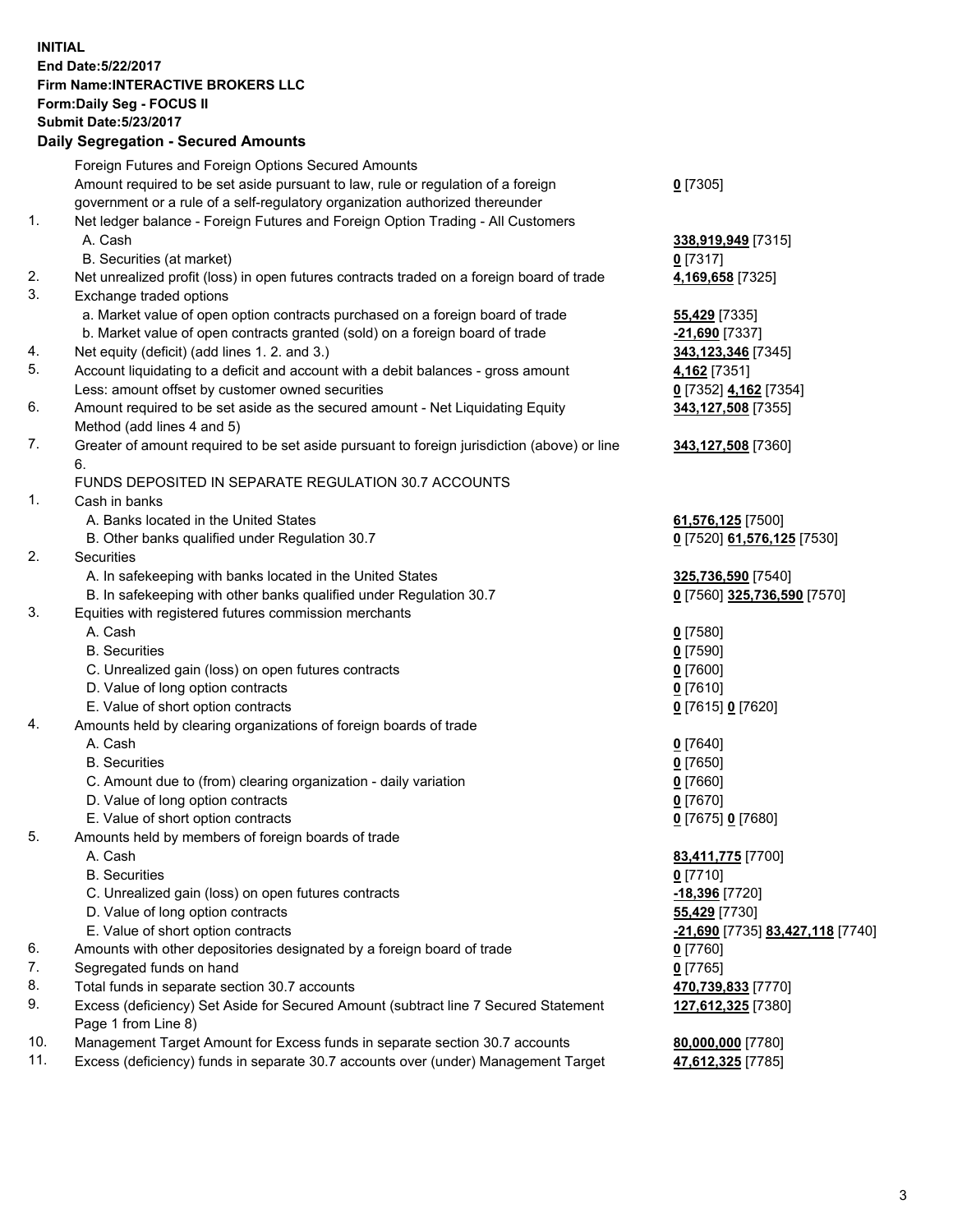**INITIAL End Date:5/22/2017 Firm Name:INTERACTIVE BROKERS LLC Form:Daily Seg - FOCUS II Submit Date:5/23/2017 Daily Segregation - Segregation Statement** SEGREGATION REQUIREMENTS(Section 4d(2) of the CEAct) 1. Net ledger balance A. Cash **3,825,950,947** [7010] B. Securities (at market) **0** [7020] 2. Net unrealized profit (loss) in open futures contracts traded on a contract market **-57,910,271** [7030] 3. Exchange traded options A. Add market value of open option contracts purchased on a contract market **226,662,280** [7032] B. Deduct market value of open option contracts granted (sold) on a contract market **-310,221,755** [7033] 4. Net equity (deficit) (add lines 1, 2 and 3) **3,684,481,201** [7040] 5. Accounts liquidating to a deficit and accounts with debit balances - gross amount **219,728** [7045] Less: amount offset by customer securities **0** [7047] **219,728** [7050] 6. Amount required to be segregated (add lines 4 and 5) **3,684,700,929** [7060] FUNDS IN SEGREGATED ACCOUNTS 7. Deposited in segregated funds bank accounts A. Cash **386,575,618** [7070] B. Securities representing investments of customers' funds (at market) **2,328,689,050** [7080] C. Securities held for particular customers or option customers in lieu of cash (at market) **0** [7090] 8. Margins on deposit with derivatives clearing organizations of contract markets A. Cash **24,176,820** [7100] B. Securities representing investments of customers' funds (at market) **1,244,751,361** [7110] C. Securities held for particular customers or option customers in lieu of cash (at market) **0** [7120] 9. Net settlement from (to) derivatives clearing organizations of contract markets **-6,542,719** [7130] 10. Exchange traded options A. Value of open long option contracts **226,686,652** [7132] B. Value of open short option contracts **-310,232,878** [7133] 11. Net equities with other FCMs A. Net liquidating equity **0** [7140] B. Securities representing investments of customers' funds (at market) **0** [7160] C. Securities held for particular customers or option customers in lieu of cash (at market) **0** [7170] 12. Segregated funds on hand **0** [7150] 13. Total amount in segregation (add lines 7 through 12) **3,894,103,904** [7180] 14. Excess (deficiency) funds in segregation (subtract line 6 from line 13) **209,402,975** [7190] 15. Management Target Amount for Excess funds in segregation **155,000,000** [7194]

16. Excess (deficiency) funds in segregation over (under) Management Target Amount Excess

**54,402,975** [7198]